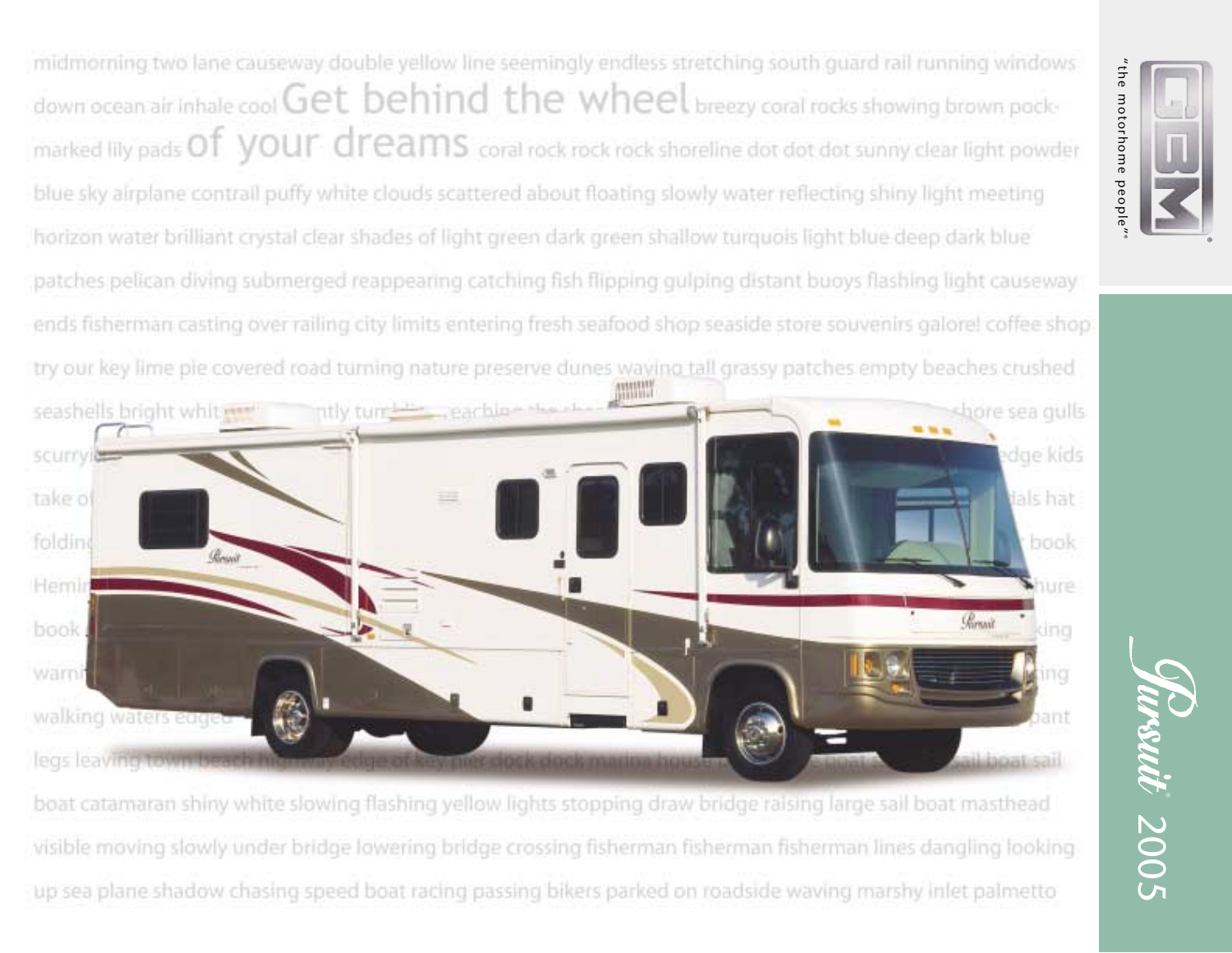

# Motorhomes for the modern-day Lewis and Clark

Trust us. We know the feeling. In fact, we're almost certain the impulse resides somewhere deep within your genetic code. It's your insatiable appetite to explore. To visit the places you've only read about or perhaps seen on the Travel Channel. We think *you* know the feeling—the more curious, restless side to your personality that can't sit still.

At GBM, we've been in the recreational vehicle business since 1968. Our goal is to design and build motorhomes that can keep up with the explorer in you. This means working hard to ensure that every detail of your new Georgie Boy is right—before you turn the key. Of course, our commitment to quality also means a few late-night trips to the coffeemaker. But then again, that's why we call ourselves the motorhome people. It's also why a Georgie Boy is born to run—with your imagination.

Presenting the new 2005 Pursuit line from GBM—"the motorhome people."®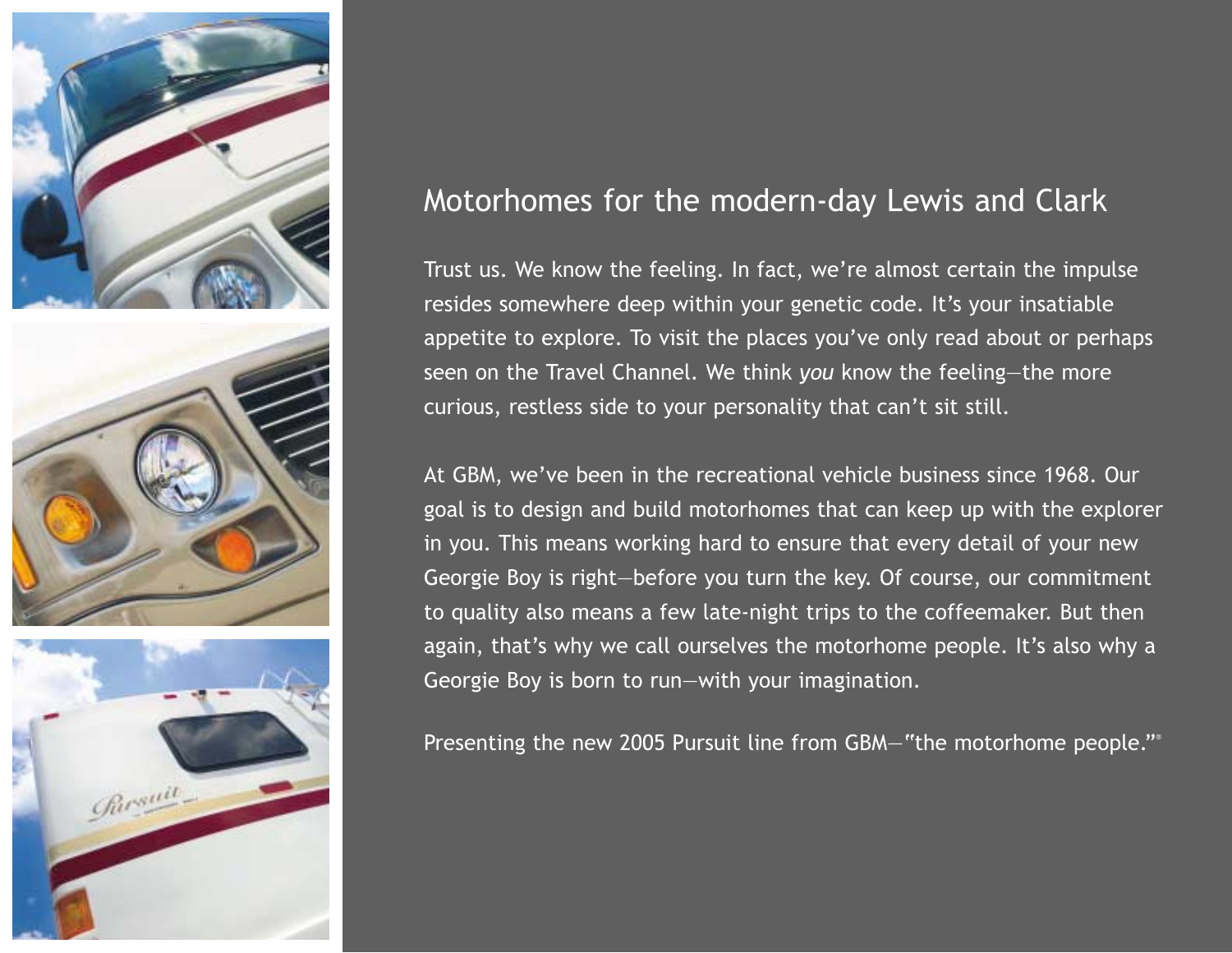# It's more than an RV. It's a Pursuit'.

It's the chance for you to make family history, turning your annual vacation into an adventure they'll never forget. It's about staying that extra day and not having to change hotel or flight reservations to do it.

In a Pursuit, you'll do more, see more and experience more—all for less money than any other motorhome in its class. Your 2005 Pursuit is loaded with new features inside and out, making it one of the best all-around values on the road.

Perhaps best of all, the Pursuit will help you make the most of a precious commodity—one that's getting tougher for most families to find—free time. Let a Pursuit inspire you.



Rick Browne, cookbook author and host of public television's "Barbecue America," travels the country's highways, back roads and bayous in his Georgie Boy motorhome on a savory quest for "true Q."

New exterior graphics come complete with an optional painted skirt for those second (and third) looks on the highway. This year, Pursuit features a standard graphic package or an optional color pallet—Canyon Metallic.

Finding room for the souvenirs is no problem. Pursuit provides you with ample, well-lit exterior storage compartments with new slide-out-friendly baggage doors. Also new for 2005—upgraded exterior mirrors that reduce blind spots for increased visibility and quick and easy scanning.

A new push-button Big Foot manual leveling system makes quick work of finding the perfect place to park.

For those late sunny afternoons, you'll appreciate the shade of the large awning. And, tinted windows not only help keep the heat at bay, but also protect your fabrics.

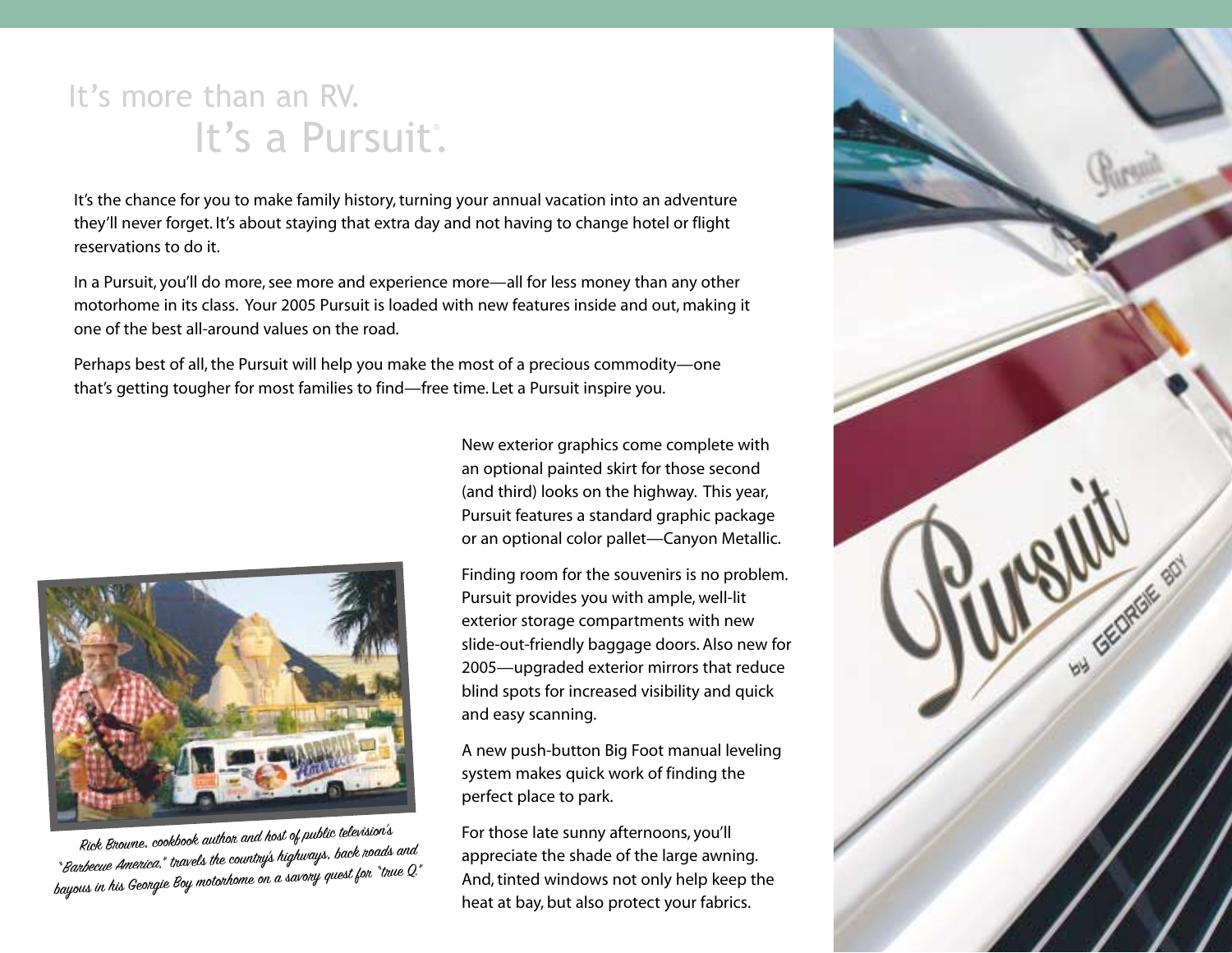# The keys to making good time and having one.

Remember your first big family road trip? It's a safe bet that there were a few things you wish you could have taken along. To understand why a Pursuit delivers the most value—the most motorhome for your money, just take a peek inside. The Pursuit is loaded with creature comforts. Just expect to make a few trips to the video store! With a Samsung® 27" flat-screen, overhead TV, your Pursuit is a mobile movie theater. New Flexsteel furniture, available in a variety of new fabrics (Saffron Willow shown here), makes every seat the most comfortable seat in the house. This includes your driver and passenger seats, which swivel 360° to become part of your living area. Once in your new Pursuit, get ready to hear a new expression: "Are we there *already*?"





### Dinette

Our family dinette measures a full six feet wide, larger than many of our competitors'. But space isn't the only benefit—your guests can also ride safely in the dinette. It's equipped with four seatbelts, so your guests can eat a snack or play games while riding.

A slide-out in the living area creates ample space for entertaining when parked. Because of the slide-out depth, we were able to include front and rear windows for additional ventilation.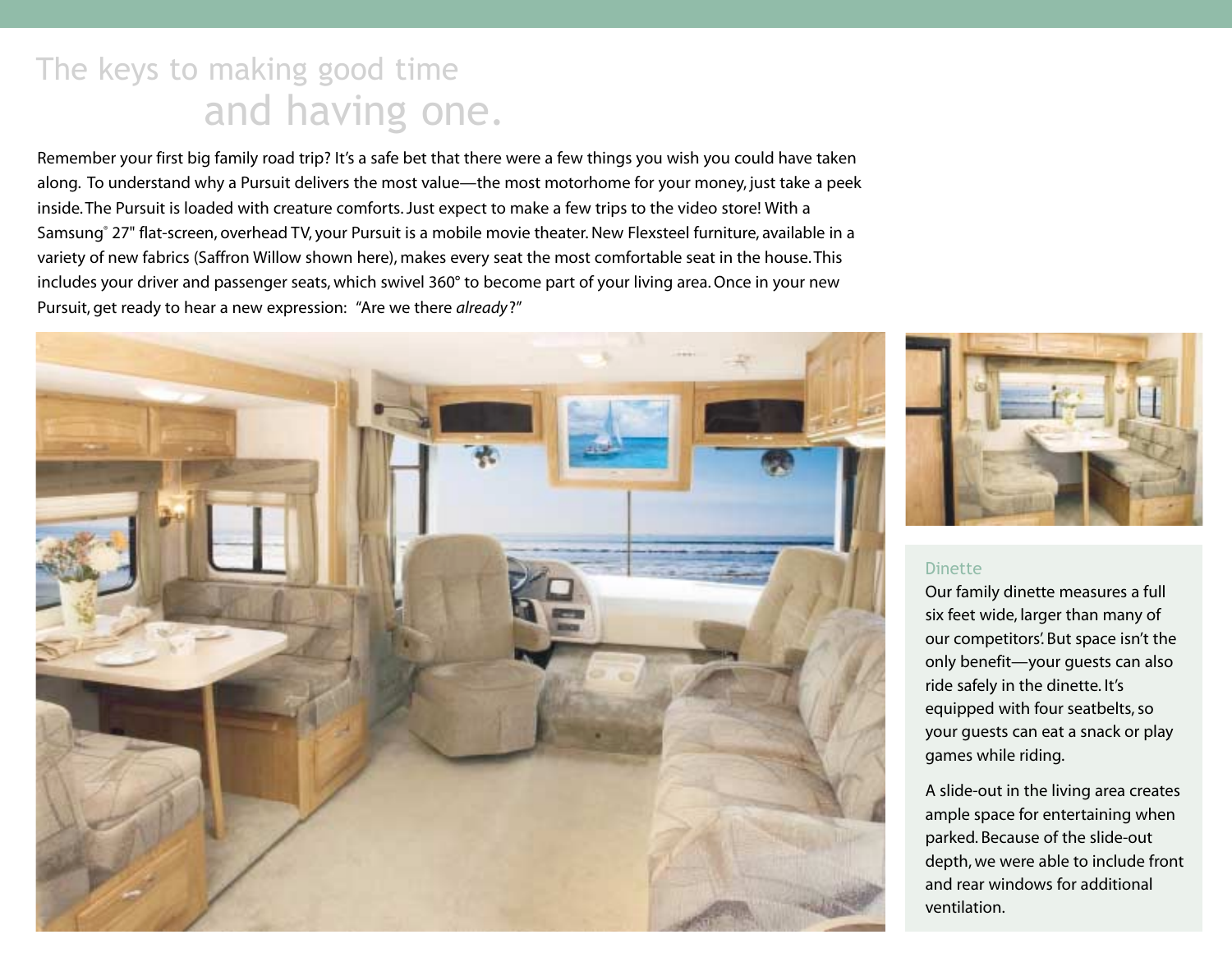

#### Bedroom

Your Pursuit master bedroom is spacious and private, featuring a queen-size bed, large wardrobe and beautiful Welbeck Birch cabinetry throughout. Make this room your personal retreat. The 3180 DS model, shown here, features a lounge area with a swivel chair and an optional 20" TV, perfect for relaxing.



### Kitchen

Imagine taking your home kitchen on the road with you. New for 2005, we installed larger drawers and plenty of cabinet space, so you can store all your kitchenware and food necessities. Every appliance, including the microwave oven, is right where it should be.



#### Bathroom

Take pleasure in the natural lighting of the Pursuit bath with a skylight over the large shower. Ample storage space is available, so you can enjoy the luxuries of home—on the road!

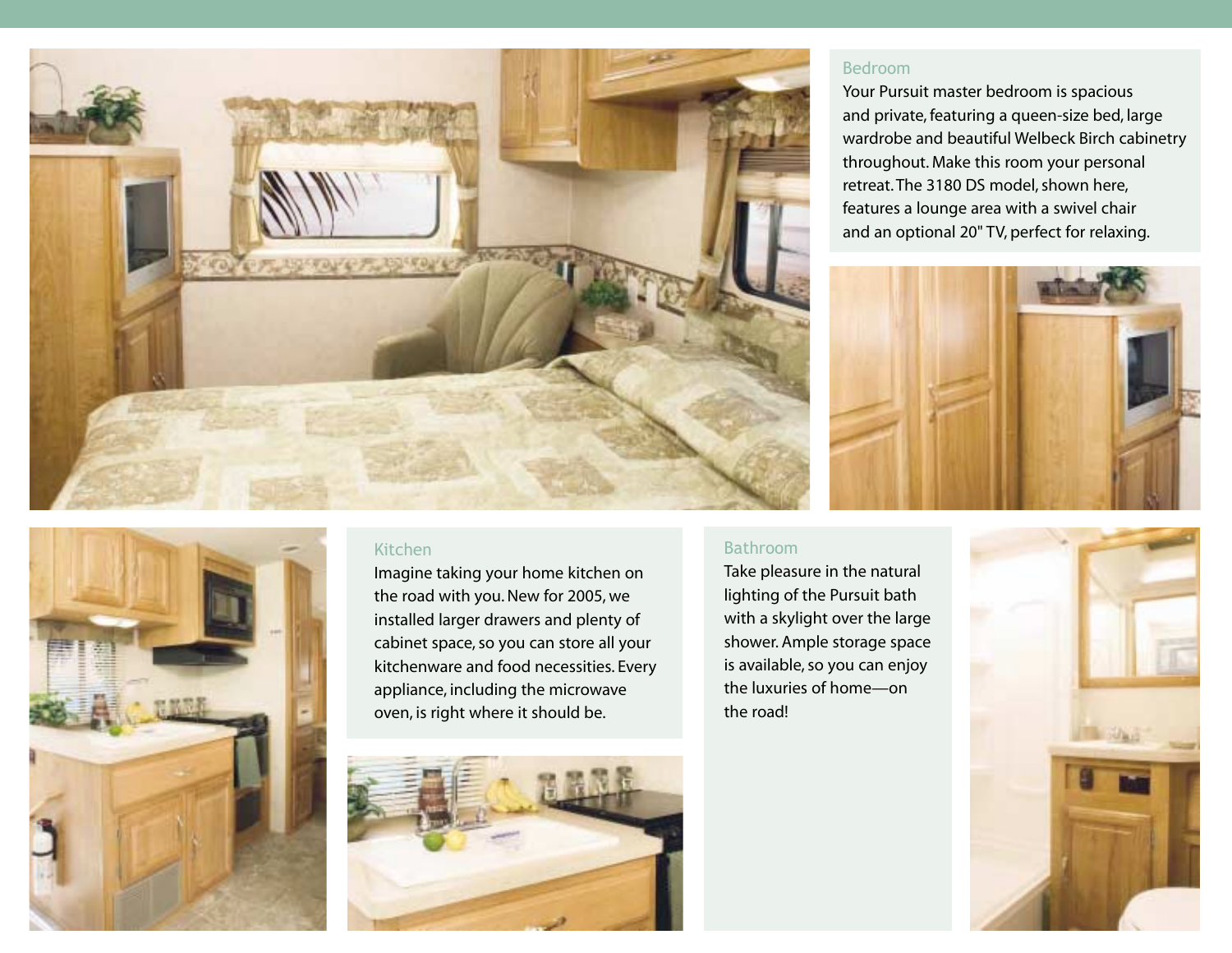# Pursuit® Features

#### Exterior

#### **Standard**

Radial Spare Tire Big Foot Leveling Jacks Trunk Lights Patio Light by Entry Door Mud Flaps—Front & Rear Double Electric Step at Entry Door Auxiliary Battery System Dual Deep Cycle Battery System Emergency Start Single Water Fill w/Change-Over Valve Exterior Shower w/ Hot & Cold (Sewer Comp.) Heated/Enclosed Holding Tank Comp. Battery Disconnect Electric Supply Cord 30 Amp. 60 Amp. Converter Awning Rails w/ Gutter Slide Room Awning Side Mount Exterior Mirrors—Heated & Remote Delay Wiper Switch 20' Sewer Hose Black Tank Rinse System Automotive Underbody Undercoating Pneumatic Water Line Winterizing Fitting Gas Struts—Exterior Compartment Doors

#### **Optional**

Canyon Metallic Exterior Paint Driving Lights Stainless Steel Simulators Trailer Hitch Electric Supply Cord 50 Amp. Rear Ladder Main Awning Thermopane Windows Locking Gas Fill Door Driver Door & Slider Window Transit Front Cap Cover

#### Interior

#### **Standard**

Welbeck Birch Cabinetry Linoleum Floor—Kitchen & Bath Doors in Dinette Base Booth Dinette Hardwood Cabinet Doors Monitor System Skylight in Bath Handrail at Entry Door Mini Blinds—Living Room & Bedroom Standard Mattress Bedspread Plastic Sink Cover

#### **Optional**

Freestanding Dinette w/ 2 Freestanding & 2 Extra Folding Chairs (2970 DS & 3500 DS) Polar Aire Fan w/ Thermostat & Rain Sensor Day/Night Shades—Living Room & Bedroom Day/Night Shades—Living Room Only Upgrade Mattress Range Cover—Bifold

#### Comfort & Convenience

#### **Standard**

Marine Type Toilet Bath Light Switch Power Bath Vent Shower Door

### Driver's Accessories

#### Standard

Swivel/Reclining Driver & Passenger Seats Windshield Privacy Drapes on Track Daytime Running Lights ABS Drink Tray 12V Power Outlet at Dash

**Optional** Defroster Assist Fans w/ Dash Switch

## Appliances

#### **Standard**

Pre-Wire for Roof A/C Generator Ready Ducted Roof 31,000 BTU Furnace (2970 DS, 3180 DS); (2) 25,000 BTU Furnaces (3500 DS) 3-Burner Cooktop 1.0 Cu. Ft. Microwave Built In Double-Door Refrigerator Water Heater Bypass Water Heater (6 Gal.) w/ Electric Ignition

#### **Optional**

4,000 Watt Onan® Micro-Quiet & 13,500 BTU Roof A/C (2970 DS, 3180 DS) 4,000 Watt Onan® Micro-Quiet & 15,000 BTU Roof A/C (2970 DS, 3180 DS) 5,500 Watt Onan® Marquis Gold & 13,500 & 11,000 BTU Roof A/C 7,000 Watt Onan® Marquis Gold & (2) 13, 500 BTU Roof A/Cs Heat Strip w/ Roof A/C Low-Profile Roof A/C 3-Burner Range w/ Oven (17") 1.0 Cu. Ft. Half Time® Microwave Built In Large Double-Door Refrigerator Water Filter System Gas/Electric Water Heater

### Audio/Visual

#### **Standard**

4 Radio Speakers AM/FM Stereo CD Front TV 27"—Living Room TV Antenna w/ Booster Cable TV & Phone Jacks Rear Camera Cable

#### **Optional**

CB Antenna (Only) 20" TV—Bedroom (120 V) VCR/DVD Combo TV Distribution Panel Remote Rear Camera w/ Monitor

#### Fabrics



Baywater Blue



Saffron Willow



Chestnut Falls

#### Wood



Welbeck Birch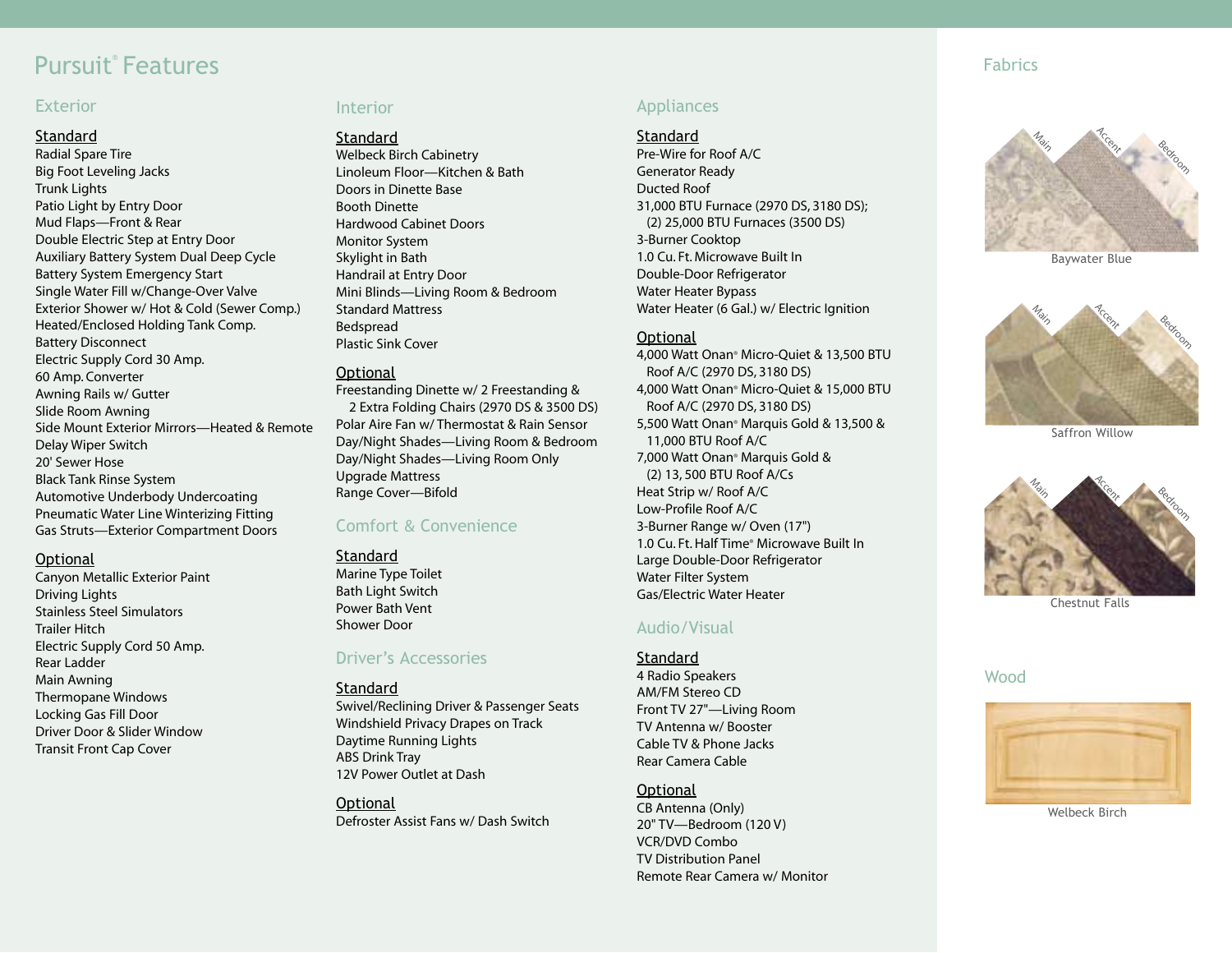# Exterior Graphics



Standard



Optional Canyon Metallic Paint (Front view featured on cover)



















# Floor Plan Options